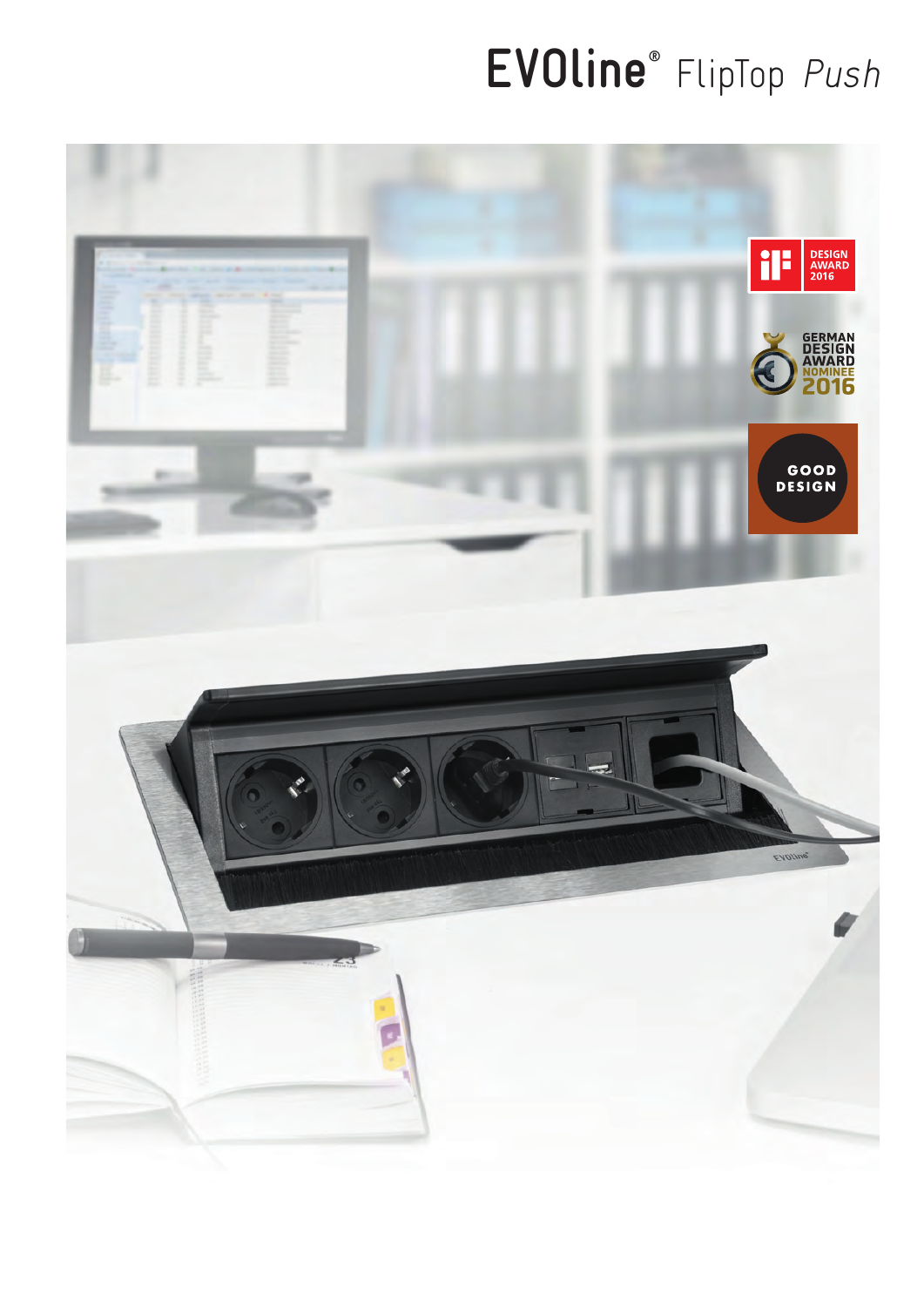The FlipTop Push is an elegant solution supplying all work areas with power, data and multimedia.

Interchangeable modules for data and multimedia ensure unlimited flexibility for future requirements at the workspace.

Push-to-open function. Final open position with locking mechanism allows easy insertion of plugs.



Quick installation





### International power socket modules



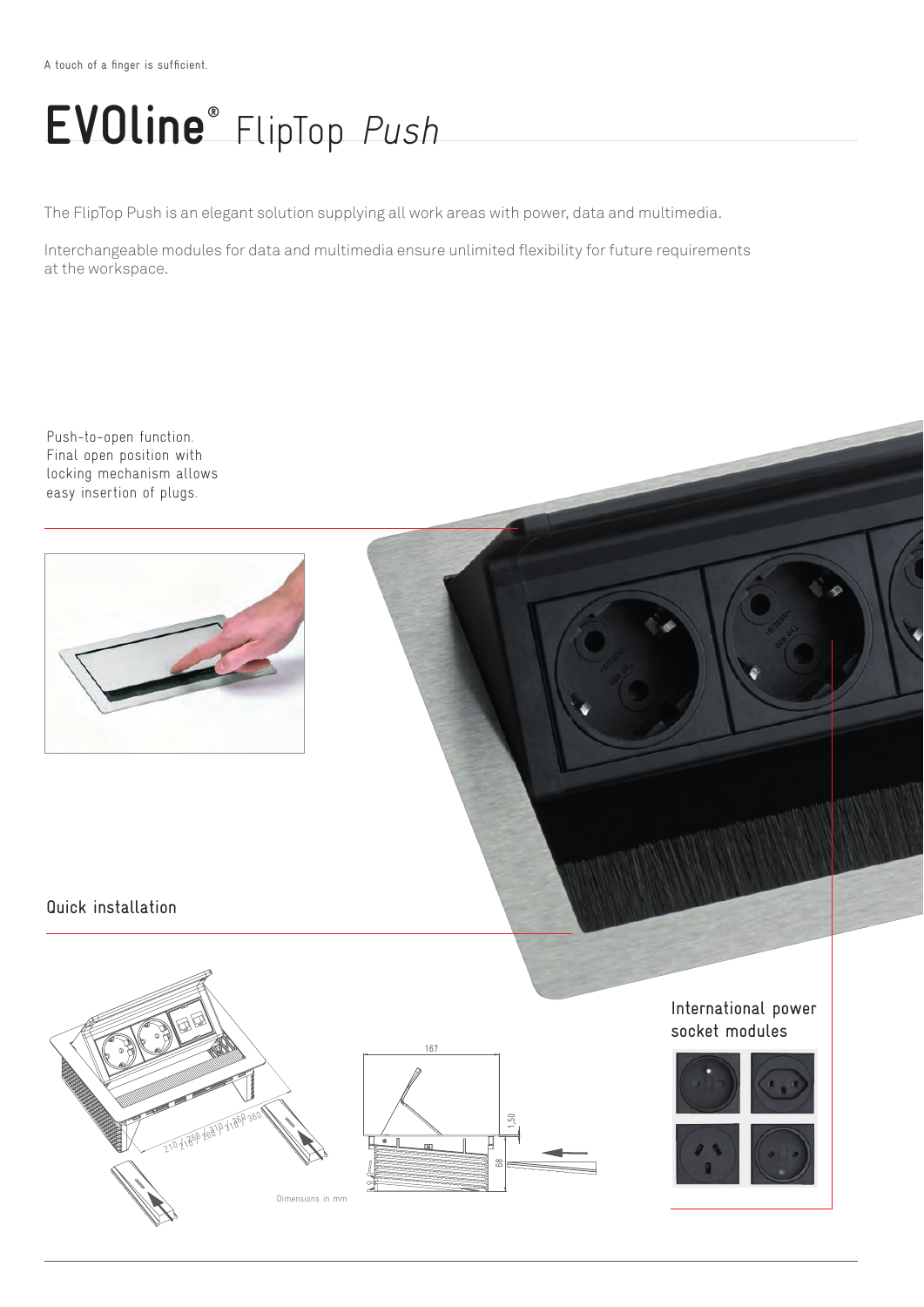Simple and quick exchange of modules. Customisable with interchangeable modules.

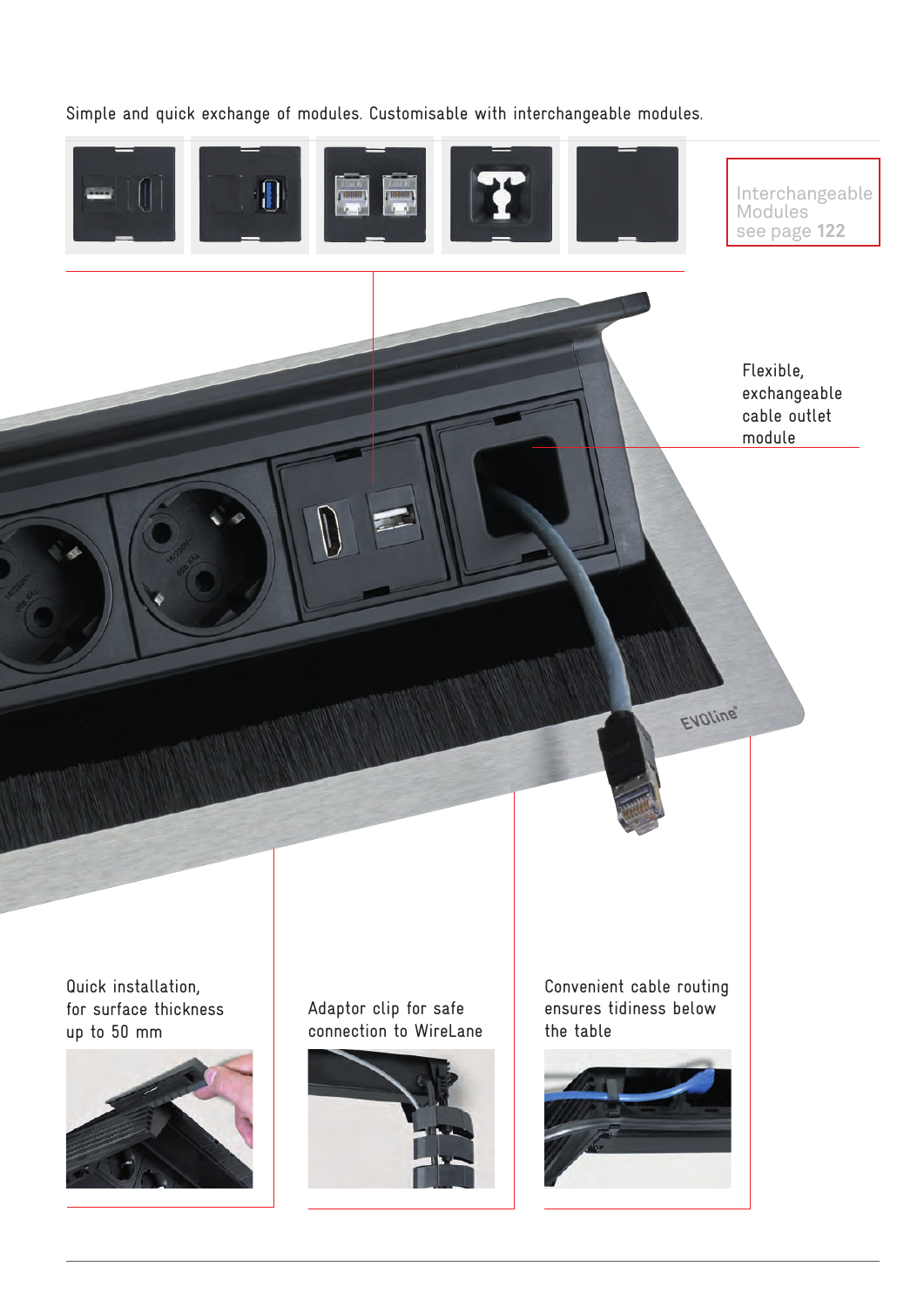| Description                                                                                                                                           | Picture | Specifications                                         | Order Number   |
|-------------------------------------------------------------------------------------------------------------------------------------------------------|---------|--------------------------------------------------------|----------------|
| <b>EVOline FlipTop Push S</b>                                                                                                                         |         | Housing made of black<br>anodised aluminium            | 1593 7002 4900 |
| 3× sockets, VDE-compliant,<br>60°, 16 A, contact-protected.<br>Fixed supply cable 3.0 m with<br>angled plug.<br>For surface thickness<br>up to 50 mm. |         | Cover and frame top made of<br>brushed stainless steel |                |
| Installation dimensions:<br>$157 \times 195$ mm                                                                                                       |         |                                                        |                |

Two sockets, VDE-compliant, 60°, 16 A, contact-protected. Fixed supply cable 3.0 m with angled plug. 2× modular couplings RJ45 to RJ45 CAT6 shielded, 1:1 interconnected. For surface thickness up to 50 mm.

Installation dimensions:  $157 \times 195$  mm



anodised aluminium

1593 7002 8100

Cover and frame top made of brushed stainless steel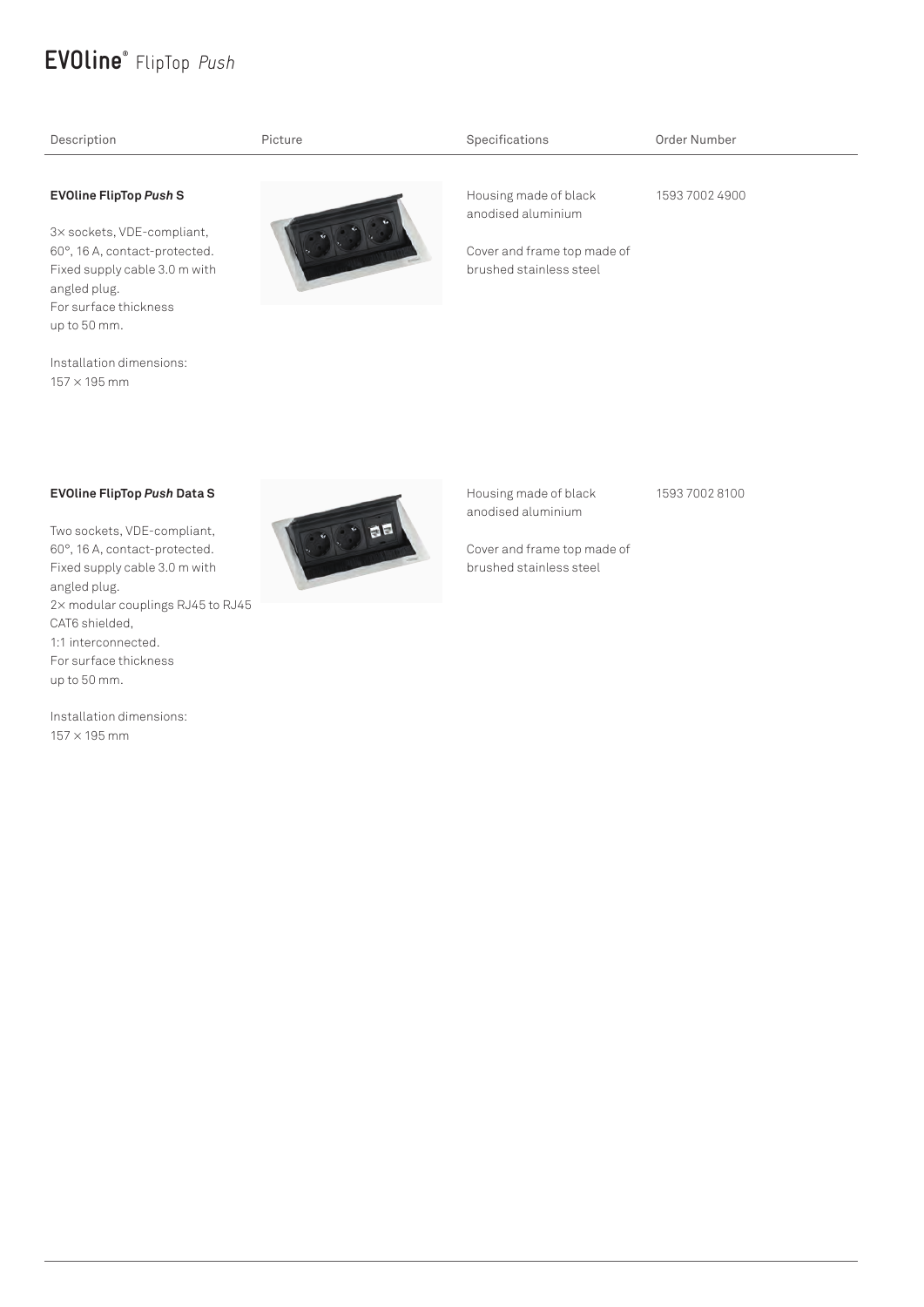| Description                                                                                                                                                                            | Picture | Specifications                                                                                         | Order Number   |
|----------------------------------------------------------------------------------------------------------------------------------------------------------------------------------------|---------|--------------------------------------------------------------------------------------------------------|----------------|
| <b>EVOline FlipTop Push M</b><br>4× sockets, VDE-compliant,<br>60°, 16 A, contact-protected.<br>Fixed supply cable 3.0 m with<br>angled plug.<br>For surface thickness<br>up to 50 mm. |         | Housing made of black<br>anodised aluminium,<br>Cover and frame top made of<br>brushed stainless steel | 1593 7000 2700 |
| Installation dimensions:<br>$157 \times 245$ mm                                                                                                                                        |         |                                                                                                        |                |

3× sockets, VDE-compliant, 60°, 16 A, contact-protected. Fixed supply cable 3.0 m with angled plug. Two modular couplings RJ45 to RJ45 CAT6 shielded, 1:1 interconnected. For surface thickness up to 50 mm.

Installation dimensions:  $157 \times 245$  mm



anodised aluminium,

1593 7000 0200

Cover and frame top made of brushed stainless steel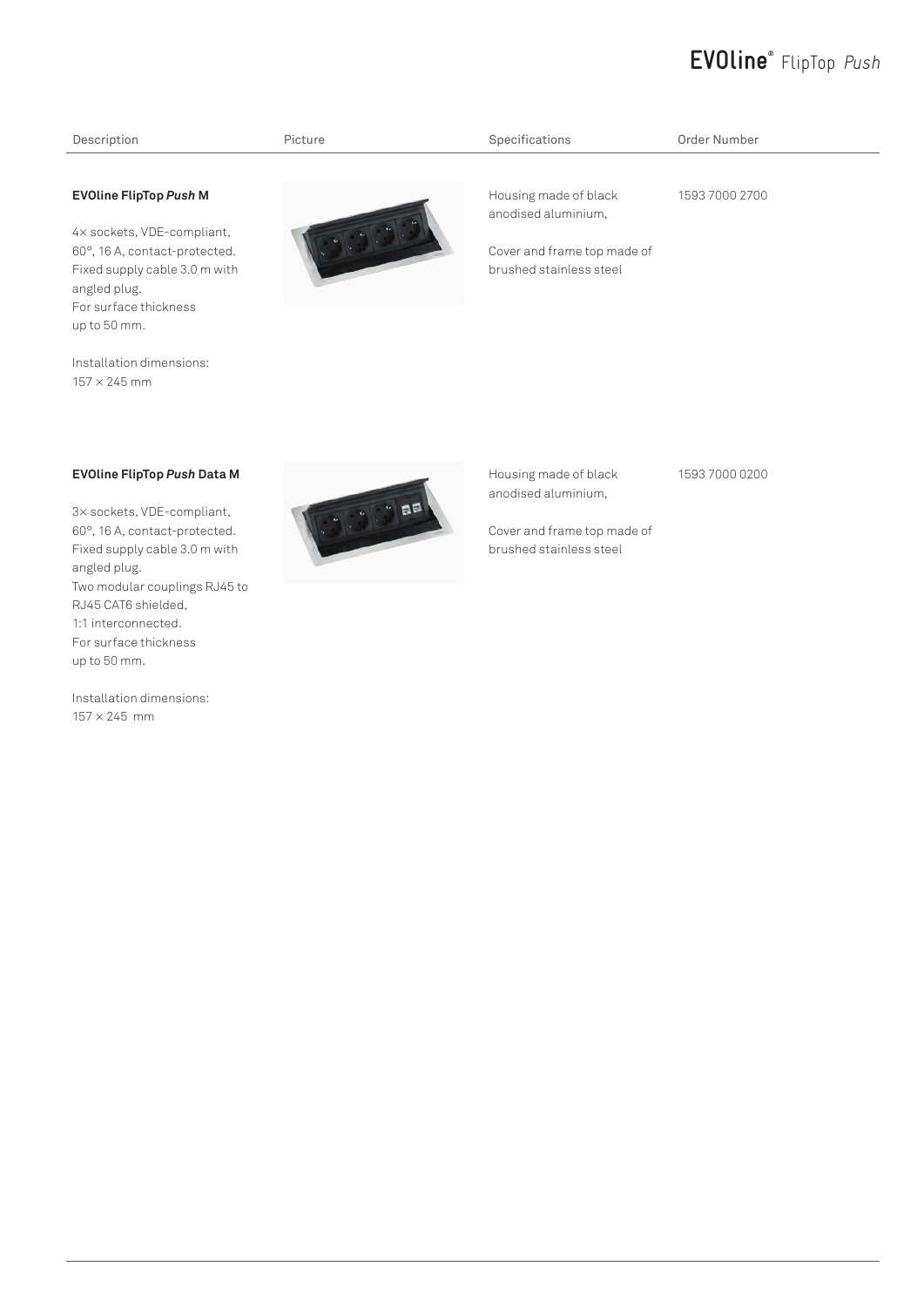## **EVOline®** FlipTop Push Individual

| Description                                                                                                                                                                                                             | Picture | Specifications                                                                                                                                     | Order Number                                       |
|-------------------------------------------------------------------------------------------------------------------------------------------------------------------------------------------------------------------------|---------|----------------------------------------------------------------------------------------------------------------------------------------------------|----------------------------------------------------|
| <b>Empty Housing</b><br><b>EVOline FlipTop Push S</b><br>For 3 modules<br>Housing made of black anodised<br>aluminium,<br>For work surface thickness<br>up to 50 mm.<br>Installation dimensions:<br>$157 \times 195$ mm |         | Cover and frame top made of<br>brushed stainless steel<br>Cover and frame top black<br>powder-coated<br>Cover and frame top white<br>powder-coated | 9331 8010 0000<br>9331 9360 0000<br>9331 9630 0000 |
| <b>Empty Housing</b><br><b>EVOline FlipTop Push M</b>                                                                                                                                                                   |         | Cover and frame top made of<br>brushed stainless steel                                                                                             | 9331 8020 0000                                     |
| For 4 modules<br>Housing made of black<br>anodised aluminium,                                                                                                                                                           |         | Cover and frame top black<br>powder-coated                                                                                                         | 9331 9370 0000                                     |
| For work surface thickness<br>up to 50 mm.<br>Incl. WireLane Adaptor<br>Installation dimensions:<br>$157 \times 245$ mm                                                                                                 |         | Cover and frame top white<br>powder-coated                                                                                                         | 9331 9640 0000                                     |
| <b>Empty Housing</b><br><b>EVOline FlipTop Push L</b>                                                                                                                                                                   |         | Cover and frame top made of<br>brushed stainless steel                                                                                             | 9331 8030 0000                                     |
| For 5 modules<br>Housing made of black<br>anodised aluminium,                                                                                                                                                           |         | Cover and frame top black<br>powder-coated                                                                                                         | 9331 9380 0000                                     |
| For surface thickness up to 50 mm.<br>Incl. WireLane Adaptor<br>Installation dimensions:<br>$157 \times 295$ mm                                                                                                         |         | Cover and frame top white<br>powder-coated                                                                                                         | 9331 9650 0000                                     |
| <b>Empty Housing</b><br><b>EVOline FlipTop Push XL</b>                                                                                                                                                                  |         | Cover and frame top made of<br>brushed stainless steel                                                                                             | 9331 8040 0000                                     |
| For 6 Modules<br>Housing made of black<br>anodised aluminium,<br>For surface thickness up to 50 mm.<br>Incl. WireLane Adaptor                                                                                           |         | Cover and frame top black<br>powder-coated                                                                                                         | 9331 9390 0000                                     |
|                                                                                                                                                                                                                         |         | Cover and frame top white<br>powder-coated                                                                                                         | 9331 9660 0000                                     |
| Installation dimensions:<br>$157 \times 345$ mm                                                                                                                                                                         |         |                                                                                                                                                    |                                                    |
|                                                                                                                                                                                                                         |         |                                                                                                                                                    |                                                    |